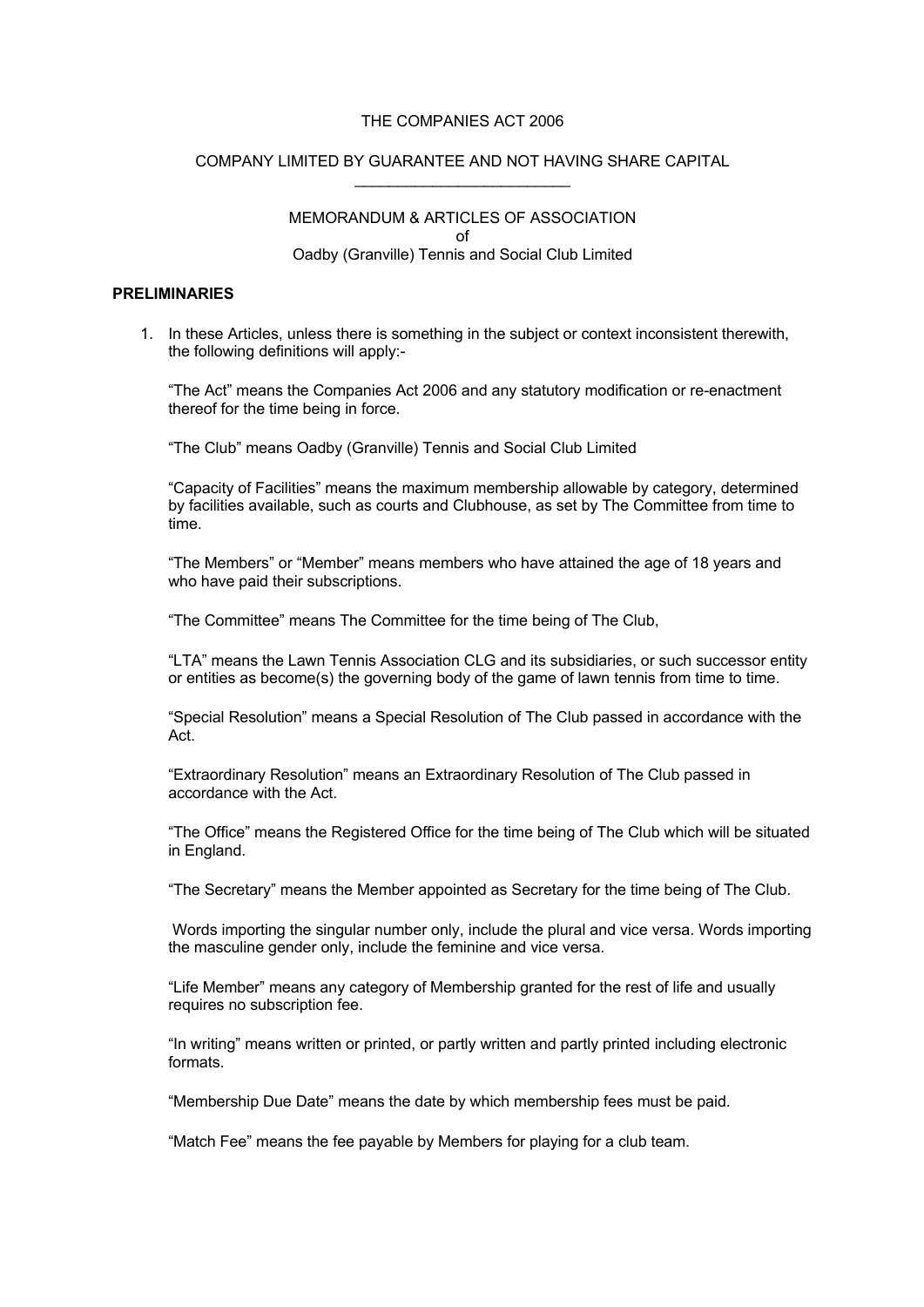"Total Loans" means the total amount owed by The Club in loans to businesses, organisations or persons.

"Team Captain" means Members who are responsible for the running of club teams including collection and payment of any Match Fees due to the Club.

The word "month" means calendar month.

#### **PURPOSE**

2. The main purpose of The Club is to provide facilities for and to promote participation in the amateur sports of tennis in Oadby and the surrounding area.

## **OBJECTS**

The objects of The Club are:

3.1 to offer facilities for tennis and other associated clubs for the benefit of The Members and guests, create a welcoming and safe environment, improve the infrastructure, increase participation, enhance standards of play, facilitate social and competitive play, encourage and promote junior participation.

3.2 to provide and maintain club premises at London Road, LE2 4AB as shall be thought advisable.

3.3 to affiliate to the LTA and to comply with and uphold the Rules, Policies and Regulations of the LTA as amended from time to time, and the rules and regulations of any body to which the LTA is affiliated.

3.4 to acquire, establish, own, operate and turn to account in any way the facilities of The Club together with buildings and easements, fixtures and fittings and accessories as shall be thought advisable.

3.5 to make Rules, Policies, Regulations and Byelaws concerning the operation of The Club including, without limitation, those concerning disciplinary procedures that may be taken against Members, and to refer Members to be disciplined by the LTA where so required by the Rules and Regulations of the LTA.

3.6 to do all such other things as The Committee thinks fit to further the interests of all or any of objects of The Club.

#### **MEMBERSHIP**

4.1 Membership of The Club shall be open to anyone interested in the sport on application regardless of sex, age, ability, ethnicity, nationality, sexual orientation, religion or other beliefs. However, membership may be declined on a non-discriminatory basis if:

(a) additional membership would result in the Capacity of Facilities being exceeded.

(b) in the view of The Committee, acceptance of membership would cause an unacceptable Safeguarding risk.

(c) the applicant is subject to a ban imposed by the LTA.

(d) the applicant is subject to a current membership suspension imposed by The Committee.

4.2 The Club may have different classes of membership and subscription. No class of membership shall have a membership term of more than one year, except for Life Membership.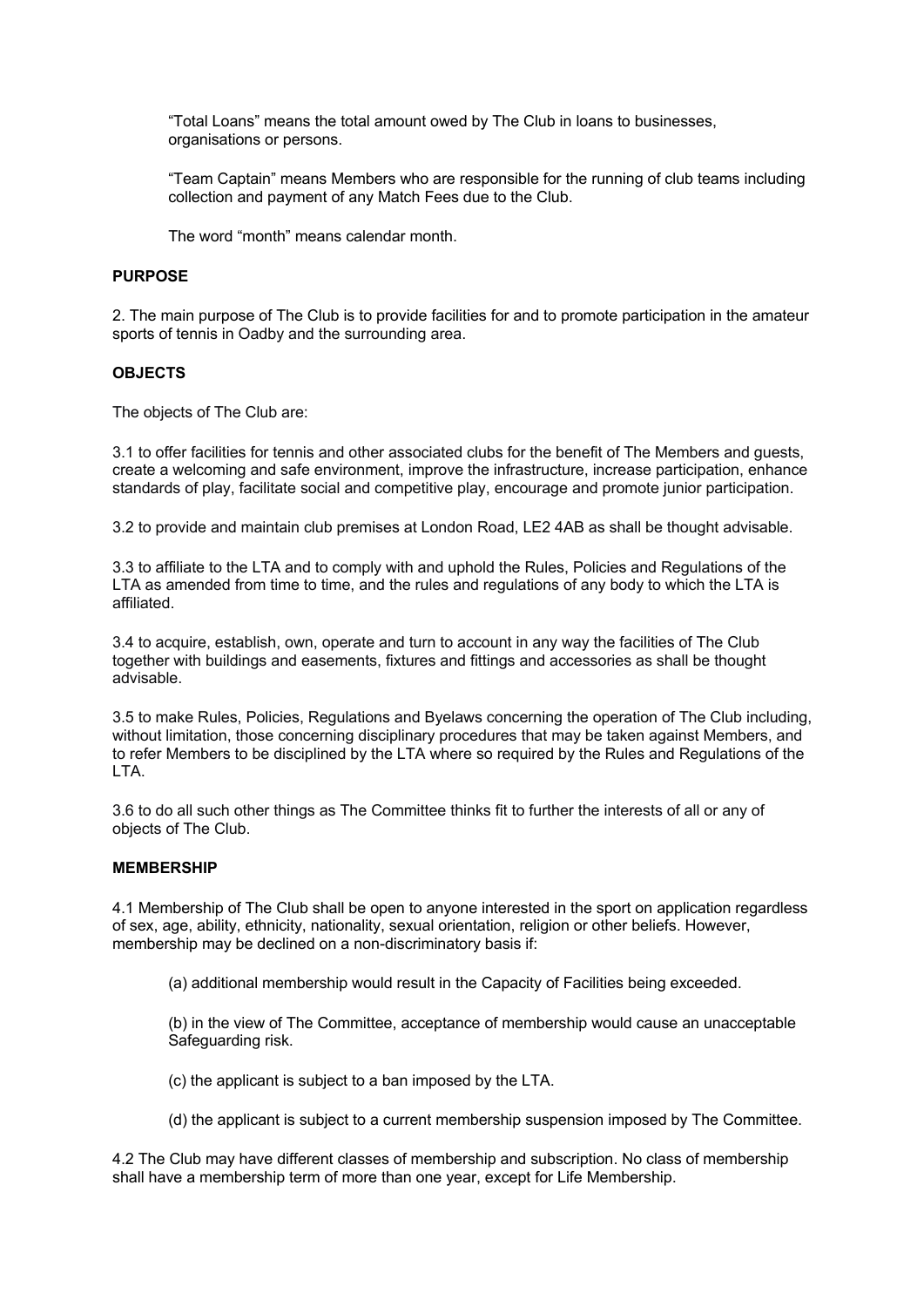4.3 A condition of Membership shall be that Members agree to be bound by the Rules, Regulations and Policies of The Club and of the LTA. The Committee may remove membership if conduct or character has brought, or is likely to bring, The Club or sport into disrepute in accordance with the Rules, Regulations and Policies of The Club or the LTA.

In addition, The Committee may remove Life Members who, in the opinion of The Committee have not had contact with, or visited, The Club for a period more than three years.

4.4 The Liability of The Members is limited and may not exceed one pound.

4.5 Membership fees must be paid by the Membership Due Date which is determined at the discretion of The Committee. If a Member fails to pay the fee by the Membership Due Date, then membership rights will cease immediately.

# **NON-PROFIT MAKING**

5. All surplus income or profits of The Club are to be reinvested in The Club. No surpluses or assets will be distributed to The Members or third parties.

# **GENERAL MEETINGS**

6.1 The Annual General Meeting of The Club shall be held at such time and place as The Committee shall appoint.

6.2 The Committee may, whenever it thinks fit, convene a General Meeting of The Club provided a majority of a quorate committee meeting vote in favour.

6.3 A General Meeting will also be convened by The Committee upon a request made in writing by The Members of The Club provided:

(a) The Members requesting the meeting represent at least five percent of the total voting rights of all The Members of The Club.

(b) the request must state the objectives and resolutions of the meeting and must be signed by those requesting the meeting and sent to the Secretary of The Club.

(c) each accompanying document is signed by one or more of The Members requesting the meeting.

If The Committee does not convene a General Meeting within twenty-one days from the date of the deposit of the request, The Members requesting the meeting, or any of them representing more than one half of the total voting rights of all of them, may themselves convene such Meeting, but any Meeting convened must be held within three months from the said date.

6.4 Minutes of all General Meetings must be made and published to Members within 30 days of the meeting taking place.

# **NOTICE OF GENERAL MEETINGS**

7.1 General Meetings of The Club shall be called with at least fourteen days' notice. Such notices shall be sent to Members but, for the avoidance of doubt, not to any person enjoying any other category of membership of The Club. The notice shall specify the time and place of the meeting and the general nature of the business to be transacted and, in the case of an Annual General Meeting, shall specify the meeting as such. The provisions as to notices generally set out in these Articles shall apply.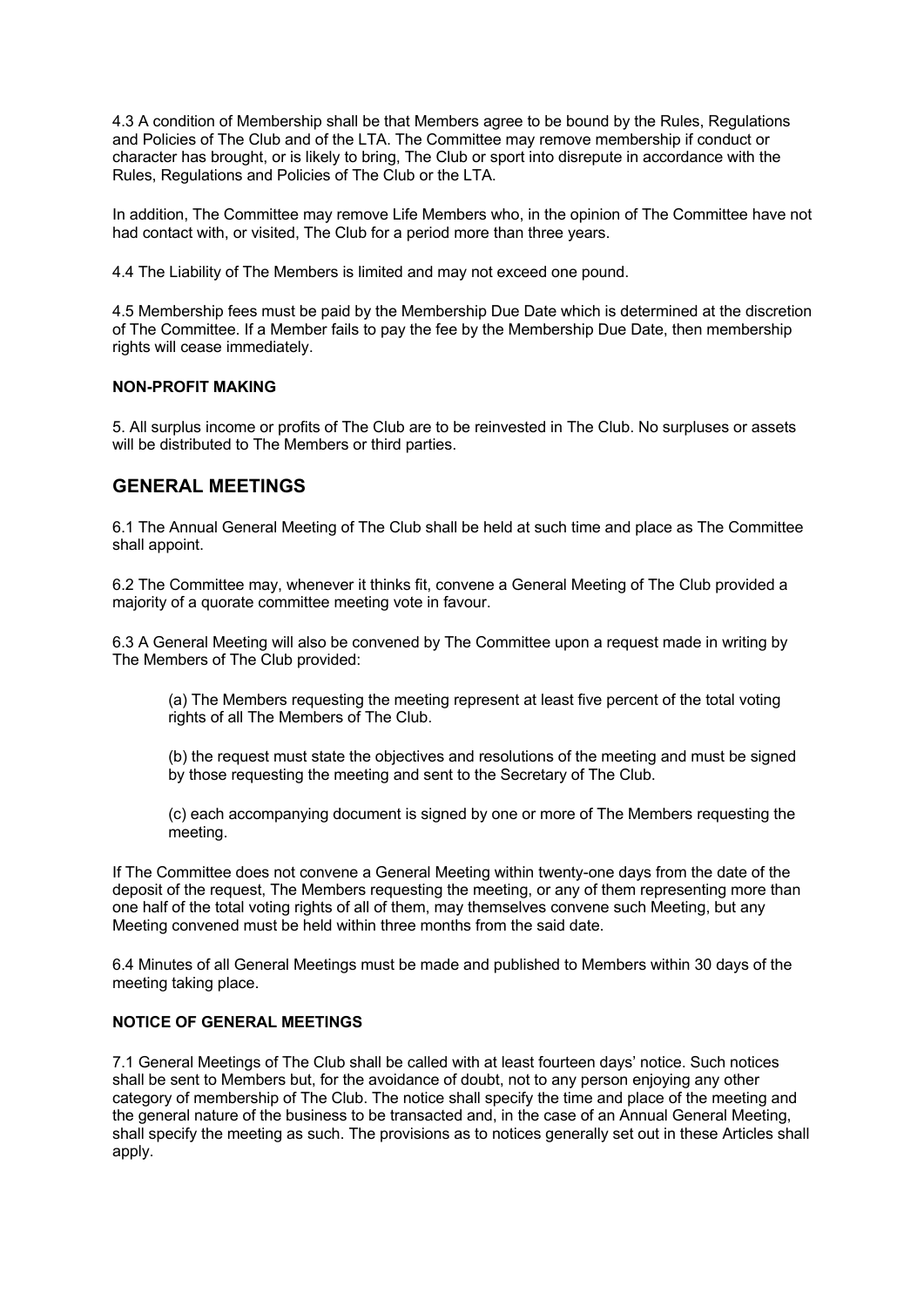7.2 A notice will also be placed on a notice board within the clubhouse.

7.3 The accidental omission to give notice of any meeting to any of The Members or the non-receipt by any of The Members of such notice shall not invalidate the proceedings at that Meeting.

## **PROCEEDINGS AT GENERAL MEETINGS**

8.1 The business of an Annual General Meeting shall be to:

- (a) receive and consider the report of The Chair.
- (b) receive and adopt the annual accounts.
- (b) elect Members of The Committee.
- (c) elect Accountants.
- (d) vote on any other resolutions as The Committee determines.

Other Committee reports may be submitted for review at the discretion of The Committee.

8.2 No business shall be transacted at any General Meeting unless a quorum of Members is present at the time when the Meeting proceeds to business, and such quorum shall consist of not less than one tenth of all Members of The Club or 10 Members, whichever is lower, personally present or, at the discretion of the Chair, virtually present.

8.3 If within half an hour from the time appointed for the Meeting a quorum is not present, the Meeting, if convened upon the requisition of Members, shall be dissolved. In any other case, it shall stand adjourned to a date and time as determined by The Committee but must be between seven and 14 days of the original meeting; and if at such adjourned Meeting a quorum is not present, those Members who are present shall be deemed to be a quorum and may do all business which a full quorum might have done.

8.4 The Chair of The Club shall preside at every General Meeting of The Club. If there is no such Chair, or if at any Meeting, is not present within fifteen minutes after the time appointed for holding the Meeting or shall be unwilling to preside, the Vice Chair of The Committee shall preside, or, in their absence or refusal, The Members present shall choose one of The Committee present to be Chair. If no Member of The Committee shall be present and willing to take the chair The Members present shall choose one of their number to be Chair.

8.5 The Chair may, with the consent of the Meeting, adjourn any Meeting from time to time and from place to place, but no business shall be transacted at any adjourned Meeting other than the business left unfinished at the Meeting from which the adjournment took place. When a Meeting is adjourned, notice of the adjourned Meeting shall be given as in the case of an original Meeting.

8.6 A resolution put to the vote of the General Meeting shall be decided by poll with the exception of elections to The Committee which shall be governed in accordance with Articles 11.2, 11.3 and 11.5.

8.7 Every Member shall be entitled to vote but must be present at the meeting or attend virtually, at the discretion of the Chair, or by Proxy. The document appointing a Proxy shall be in a format approved by The Committee from time to time but should contain the following information:

Name, address, name of Proxy, voting intention on any Resolutions or instruction to Proxy to vote on their behalf at the meeting, date and signature.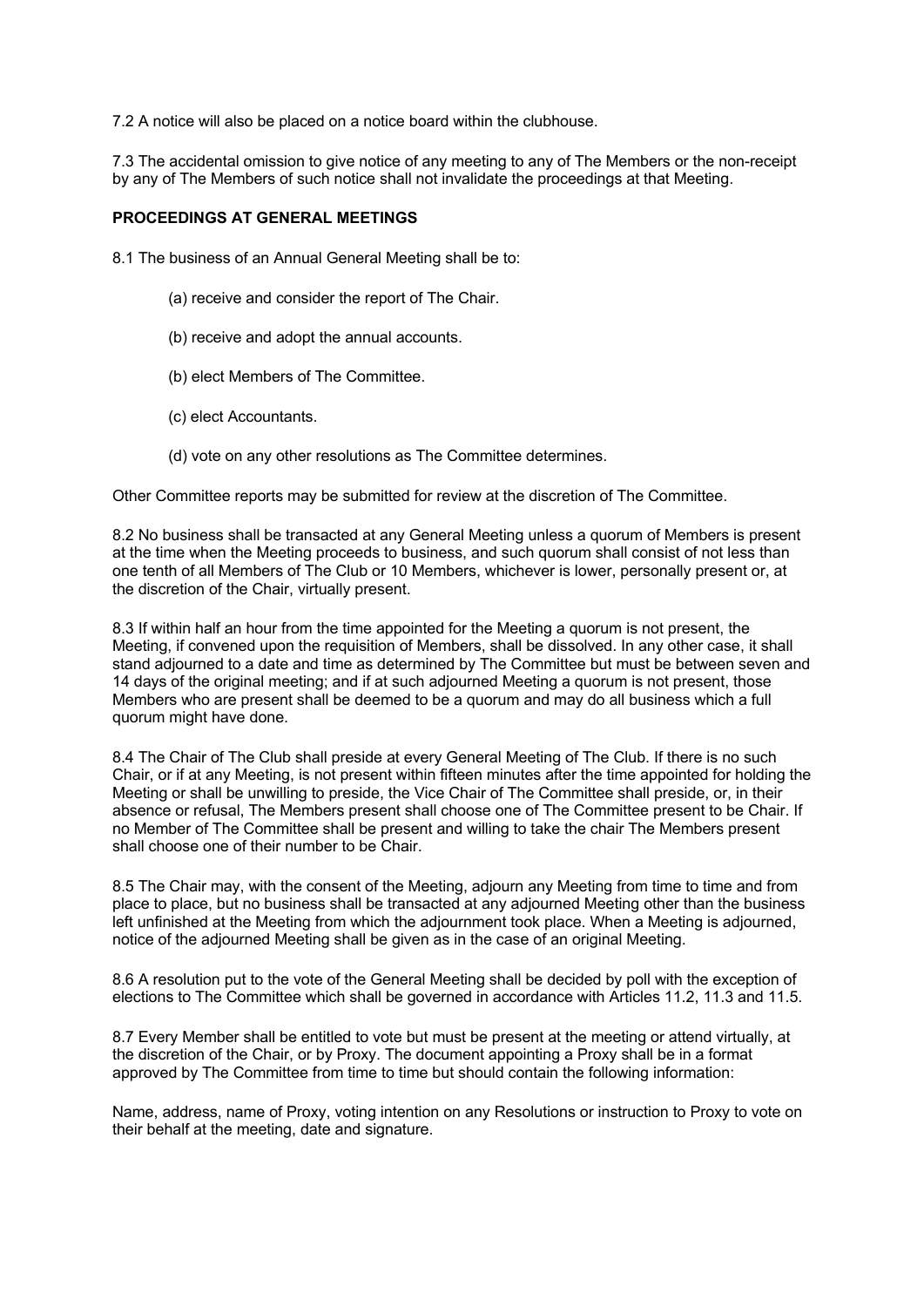The signed instruction must be delivered by post or electronically in the form of an unaltered scanned copy or photograph of the signed instruction to The Secretary at least 48 hours prior to the start of the meeting.

The poll shall be taken in such manner as the Chair directs, and the result of the poll shall be deemed to be the resolution of the Meeting. An entry to that effect in the Meeting minutes shall be conclusive evidence of the fact, without proof of the number or proportion of the votes recorded in favour of or against such resolution.

8.8 In the case of an equality of votes, the Chair of the Meeting shall be entitled to a second or casting vote.

## **VOTES OF MEMBERS**

9. Every Member shall be entitled to one vote at any General Meeting.

## **DECISION OF CHAIR ON OBJECTIONS TO BE FINAL**

10. Any objection made to the conduct of any proceedings at a General Meeting shall be referred to the Chair of the Meeting whose decision shall be final and conclusive.

## **THE COMMITTEE**

11.1 Until otherwise determined by The Club at an Annual General Meeting, The Club shall be managed by The Committee consisting of a Chair, Secretary, Treasurer and at least five other members. Extra Members may be determined from time to time by The Committee and at least Three of The Committee should also be Directors of The Club.

All The Committee must retire at the Annual General Meeting and shall be elected by ballot in accordance with Articles 11.2, 11.3 and 11.5. Each Committee member will retire separately, not as a collective, and the vacant committee position will be elected in turn, to ensure that The Club is not without appropriate officers at any time.

11.2 No Member shall be elected at any Annual General Meeting to be a member of The Committee unless he shall be proposed by one Member in writing and seconded by another Member, and such proposal shall be left with the Secretary at least seven days before the time fixed for the holding of the Meeting; but this provision shall not apply to a member of The Committee who offer themselves for reelection.

11.3 At the Annual General Meeting, election of members to committee positions shall:

(a) for all positions with only one nominee, be deemed elected.

(b) in the event of there being more than one nominee, be by ballot. The ballot will contain a list of candidates, together with their personal statement of up to 100 words and shall be distributed to The Members with the Notice of General Meeting as specified in Articles 7.1 and 7.2. In the event of a tie between candidates, the Chair of the Meeting shall decide by the toss of a coin.

11.4 No Member can be a member of The Committee for more than seven consecutive years except in the circumstances where no other nominations are present.

11.5 Removal of any member of The Committee, and as a Director of The Club if they are such, before the expiration of their period of office, must be through an Extraordinary Resolution passed at a General Meeting. The Committee may co-opt another Member in their stead.

## **POWERS OF THE COMMITTEE**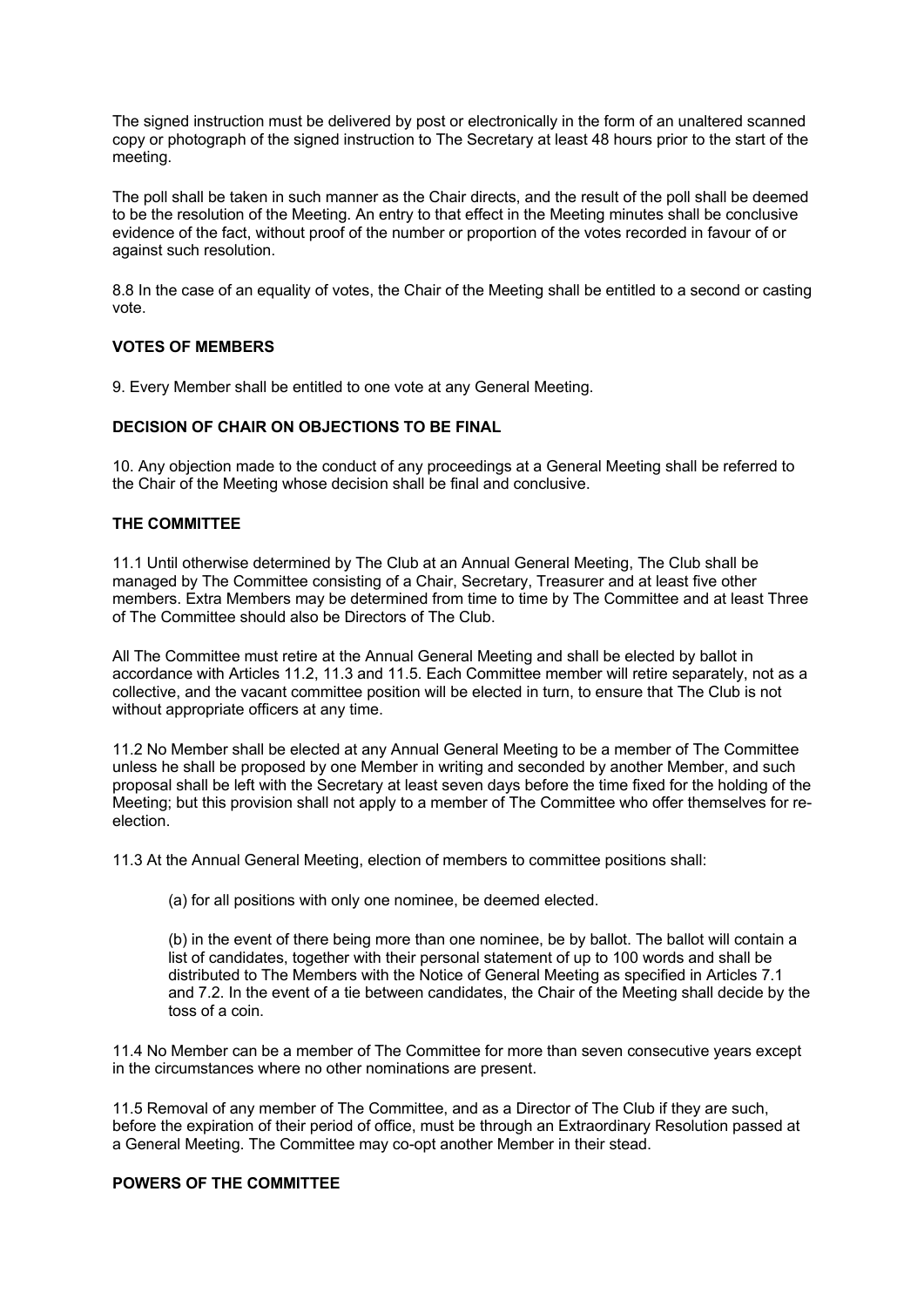12. The business of The Club shall be managed by The Committee who may exercise all the powers of The Club subject to the provisions of The Act, the Memorandum and Articles of Association of The Club, and to any directions given by special resolution and provided that:

(a) The Committee shall not, without the prior approval by Resolution of The Members at a General Meeting, incur capital expenditure in excess of £15,000 on any single project (or such other amount as The Club may from time to time direct by ordinary resolution.) Any such approval granted by members, shall be valid for eleven months.

(b) The Committee shall not, without the approval by Resolution of The Members at a General Meeting, incur loans which result in Total Loans being in excess of £10,000 (or such other amount as The Club may from time to time direct by ordinary resolution.)

(c) The Committee shall not authorise the sale of any tangible property belonging to The Club, or the demolition of any stone or brick-built building, without the approval by Resolution of The Members at a General Meeting.

No alteration of the Memorandum or Articles shall invalidate any prior act of The Committee which would have been valid if that alteration had not been made.

#### **SPECIFIC POWERS OF THE COMMITTEE**

13. Without prejudice to the general powers conferred by Article 12, The Committee shall have power:

(a) to pay the costs, charges and expenses incidental to the promotion, maintenance and registration of The Club.

(b) to purchase, hire or otherwise acquire for the purposes of The Club any tangible property.

(c) to borrow money with or without security and upon such terms as The Committee may decide subject to Article 12(a).

(d) to invest such part of the funds of The Club as shall not be required for the immediate purposes of The Club on such securities and on such terms as they may think fit, and from time to time to vary such investments.

(e) to enter into such contracts and do all such acts and things as they may think expedient for the purposes of The Club.

(f) to appoint Sub-Committees and to co-opt onto such Sub-Committees any Members as they may think fit.

(g) to appoint Members to The Committee if a committee position is vacant following an Annual General Meeting or in the case of a Committee Member resigning prior to an Annual General Meeting.

(h) to discipline members in accordance with The Clubs Rules, Policies and Regulations which may include to expel any member of The Club who shall forfeit all claim to a return of the money paid by him and shall cease to be a member of The Club.

(i) to appoint any Member to the position of Life Member of The Club provided the total number of Life Members remains at five percent, or below, of the total number of Members. Granting a life membership that would result in Life Members exceeding five percent of the total number of members, must be done by resolution at a General Meeting.

(j) to determine, amend and publish Rules, Byelaws and Policies from time to time in line with guidance from the LTA provided that no Rule, Regulation or Policy is made which would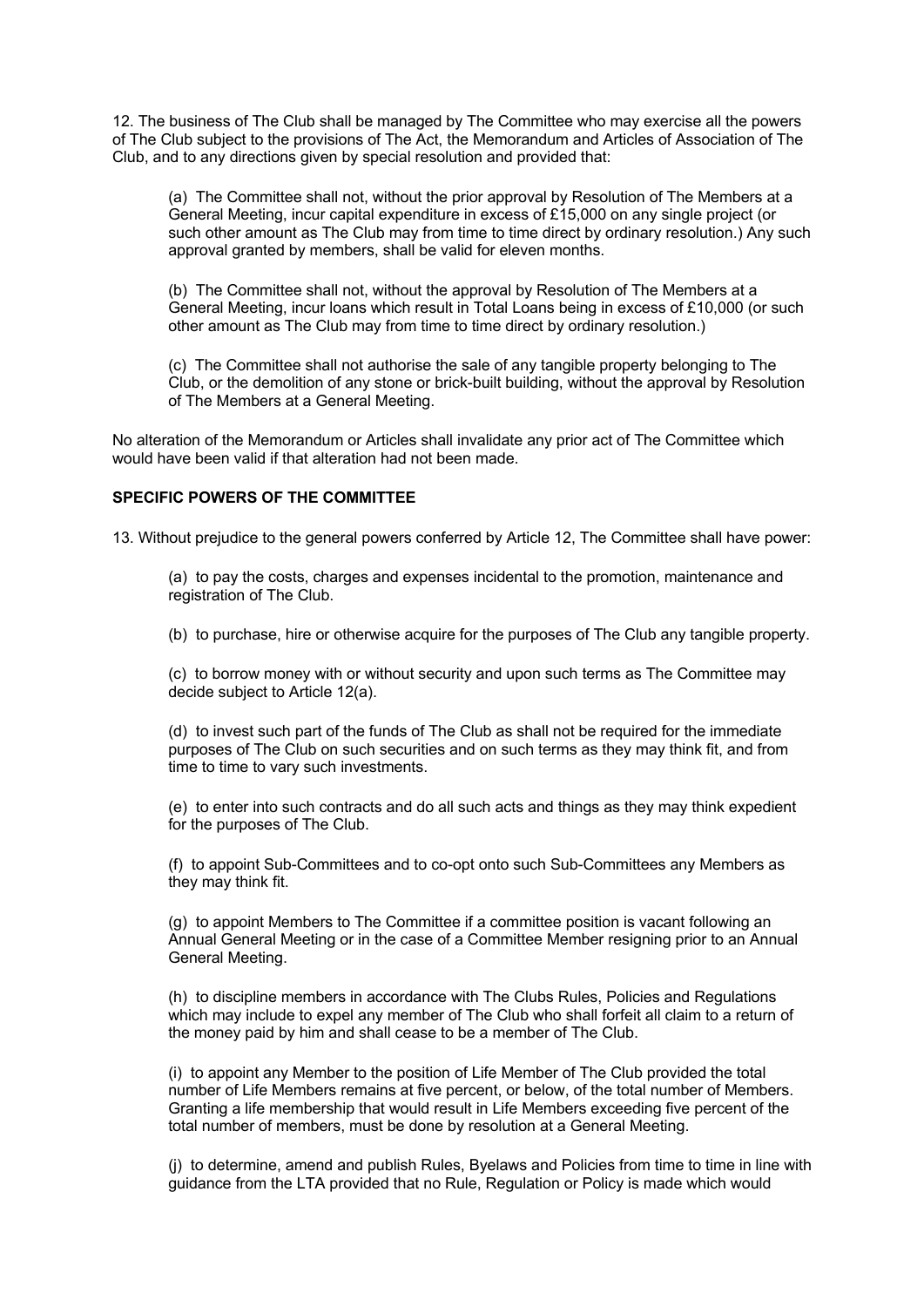amount to an addition or alteration of The Articles which can only be legally made by Special Resolution at a General Meeting.

(k) to determine court use and schedules that include social play, competitive play (including the number of teams entered into local or national leagues or competitions against other clubs), tournaments and coaching.

(l) to determine categories of membership, specify the rights and entitlements of each category, and to fix the level of annual subscriptions for each category of membership from time to time.

(m) to determine the opening and closing times of The Clubhouse and premises, and the permitted hours for supplying alcohol in accordance with the relevant licencing laws.

(n) to appoint Members as team captains in a way they deem fit and set the Match Fee payable.

## **DISQUALIFICATION OF MEMBERS OF THE COMMITTEE**

14. The office of a Member of The Committee shall be vacated:

(a) if they cease to be a Member of The Club; or

(b) if they absent themselves from The Committee Meetings for a period of six months without special leave of absence from the other Members of The Committee; or

(c) if they give The Committee one calendar months' notice in writing that they resign their office; or

(d) if they become bankrupt or make any arrangement or composition with their creditors generally; or

(e) if they become prohibited from being a Board member by reason of any order made under the Companies Act 2006 or the Insolvency Act 2005.

But any act done in good faith by a Member of The Committee whose office is vacated as aforesaid shall be valid unless, prior to the doing of such act, written notice shall have been served upon The Committee or a Minute has been recorded stating that such Member of The Committee has ceased to be a Member of The Committee of The Club.

## **MEMBERS ACTING UNDER DIRECTION OF THE CLUB**

15. Any representative or Officer or Member of The Club undertaking, with the sanction of The Committee or of The Club assembled in any General Meeting and under the direction of The Committee, any business or matter which in the opinion of The Committee ought to be undertaken in the interests of The Club or The Members thereof, may be reimbursed and indemnified from all expenses, damage, fines, and costs incurred by them in connection with such business or matter.

#### **PROCEEDINGS OF COMMITTEE**

16.1 Until varied by special resolution of The Club, five members of The Committee shall constitute a quorum.

16.2 The Committee shall meet for the dispatch of business, adjourn, and otherwise regulate their Meetings as they shall think fit. Questions arising at any Meeting may be decided by a majority of votes. In case of an equality of votes the Chair shall have a second or casting vote. A Member of The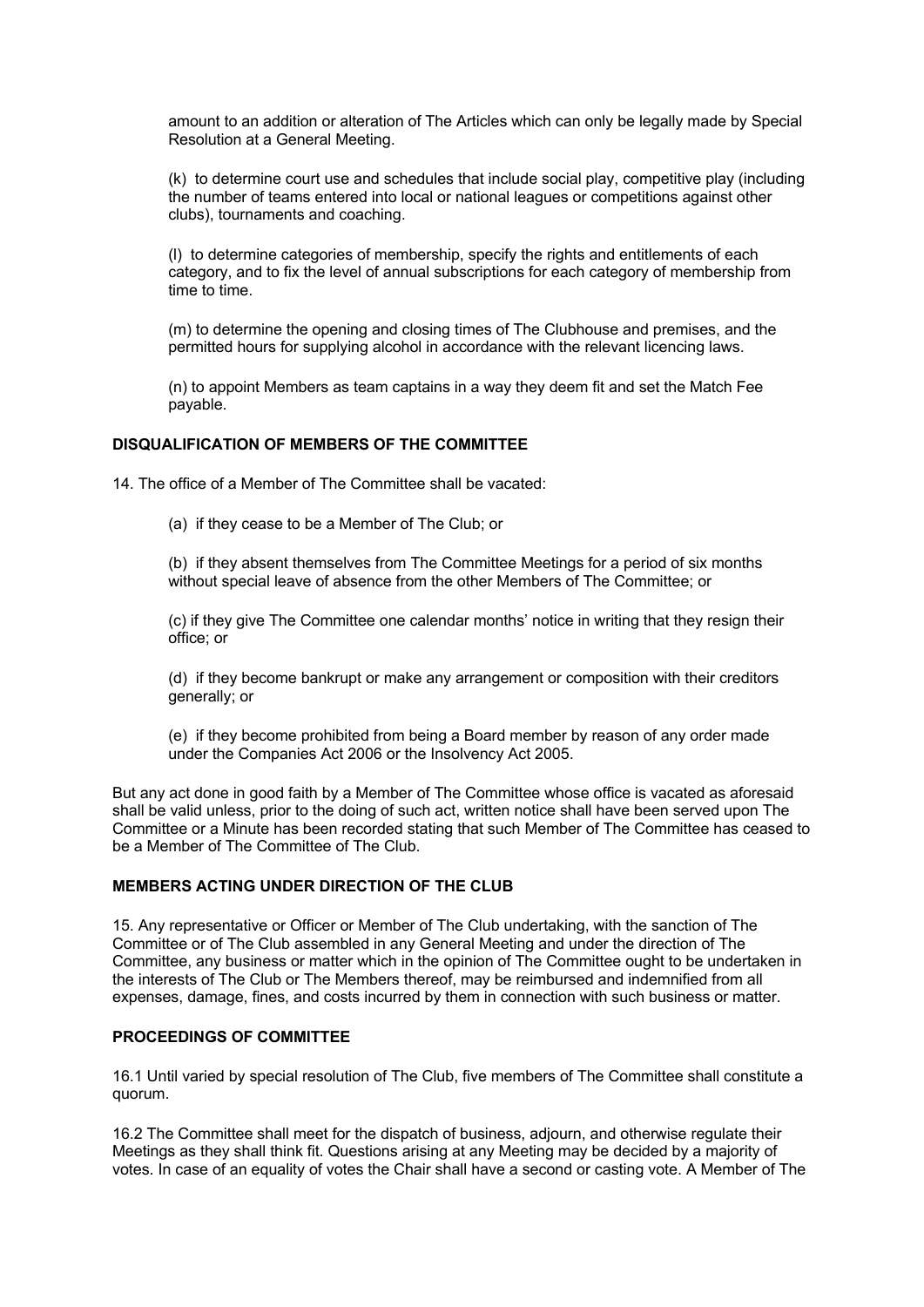Committee may at any time summon a Meeting of The Committee giving at least seven days' notice. It shall not be necessary to give any notice of a Meeting of The Committee to any Member thereof who is absent from the United Kingdom.

16.3 If at any committee meeting the Chair is not present within fifteen minutes after the time appointed for holding the same, The Members of The Committee present shall choose one of their number to be Chair of the Meeting.

16.4 The Committee may appoint, and delegate any of their powers to, Sub-Committees. Any such Sub-Committee shall, in the exercise of the powers delegated, conform to any regulations that may be imposed by The Committee. The regulations herein contained for the Meetings and proceedings of The Committee shall, so far as not altered by any regulations made by The Committee, apply also to the Meetings and proceedings of any Sub- Committees.

16.5 All acts done by any Meeting of The Committee or of a Sub-Committee, notwithstanding that it be afterwards discovered that there was some defect in the appointment of any such Committee or persons acting as aforesaid, or that they or any of them were disqualified, shall be as valid as if every such person had been duly appointed and was qualified to be a Member of The Committee.

16.6 The decision of The Committee in all cases of dispute as to their proceedings under these Articles and the rules shall in all cases be final.

## **MINUTES**

17.1 The Committee shall cause Minutes to be made electronically, printed or written form, and shall record:

> (a) the names of The Committee present at each meeting of The Committee and of any Sub-Committee and date of meeting.

(b) all resolutions and proceedings at all Meetings of The Club and at all Meetings of Committees and of Sub-Committees. And any such Minute of Meeting, if approved by The Committee of such Meeting or approved by The Committee of the next succeeding Meeting, shall be conclusive evidence without any further proof of the facts therein stated

17.2 A resolution in writing, voted on by all The Members of The Committee and minuted, shall be as effective for all purposes as a resolution passed at a Meeting of The Committee duly convened, held, and constituted.

# **ACCOUNTS**

18.1 The Committee shall cause proper Books of Account to be kept with respect to:

- (a) all sums of money received and expended by The Club and the matter in respect of which the receipt and expenditure takes place.
- (b) all sales and purchases of goods by The Club.
- (c) the assets and liabilities of The Club.

18.2 The Books of Account shall be kept with the Treasurer or at such other place or places as The Committee may determine. The Committee shall from time to time by resolution determine whether and to what extent and at what times and places and on what conditions the books and accounts of The Club, or any of them, shall be open to the inspection of The Members. The Members shall have only such rights of inspection as are given to them by statute under company law or by such resolution as aforesaid.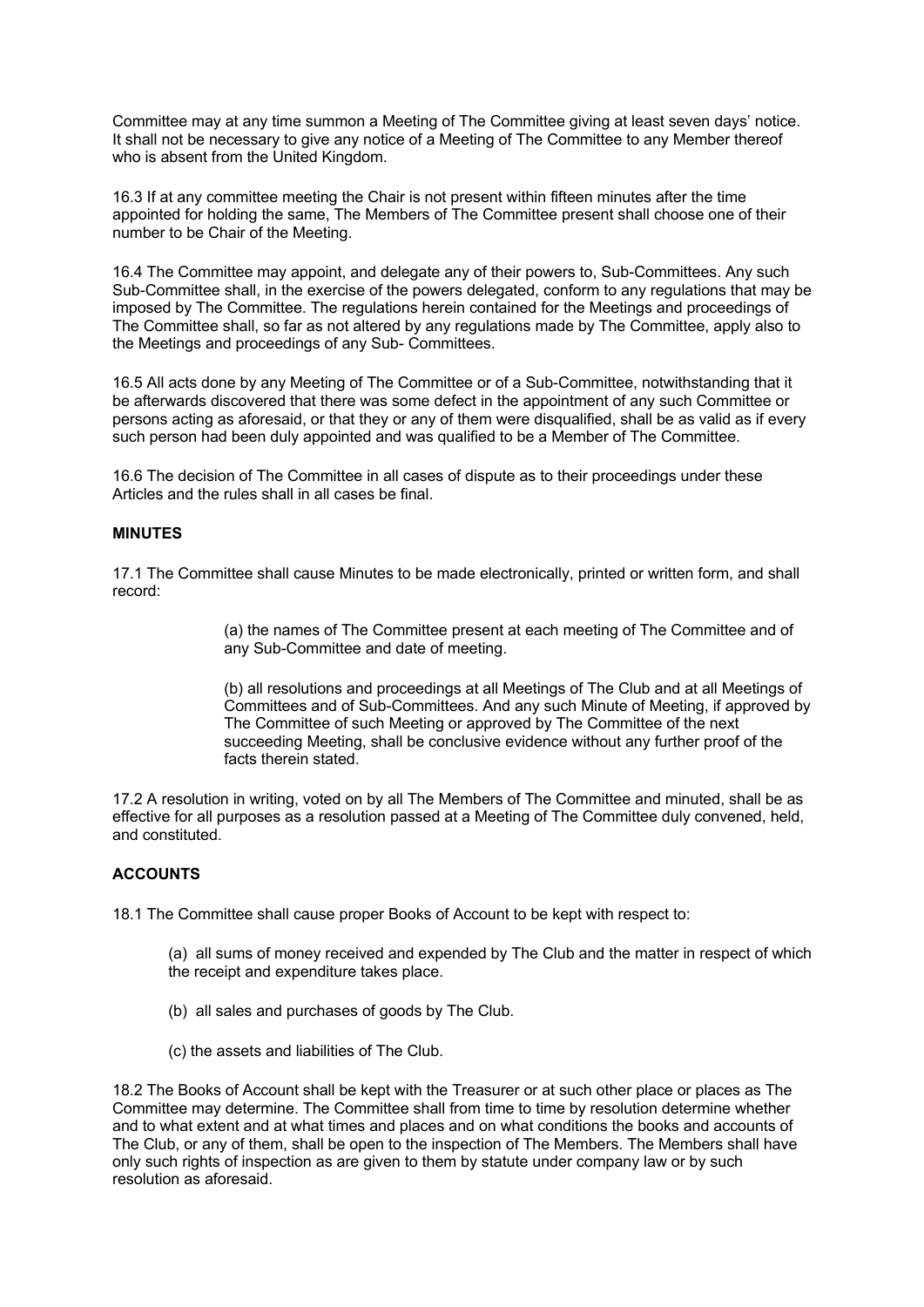18.3 At the Annual General Meeting The Committee shall lay before The Club a balance sheet and an account of income and expenditure for the period since the preceding account.

18.4 A copy of such balance sheet, and account of income and expenditure, shall be sent to every Member with the notice calling the Annual General Meeting either by post or email and shall be accompanied by a report by The Chair upon the general state of The Club and may be accompanied by other reports as The Committee see appropriate.

18.5 Financial Statements shall be prepared by suitably qualified accountants in accordance with the provisions of the Act.

#### **COMMUNICATIONS GENERALLY**

19. Any documents or information to be sent or supplied by or to The Club may be sent or supplied in hard copy form, in electronic form or by means of a website to the extent permitted by the Act and these articles.

## **NOTICES**

20.1 A notice may be given by The Club to any Member either by hand, sending it by post to their registered address within the United Kingdom or by electronic means.

20.2 Where a document or information is sent or supplied by post, delivery shall be deemed to be effected at the expiration of 24 hours after the time when the cover containing the same is posted, irrespective of the class or type of post used.

20.3 Where a document or information is sent or supplied by hand, or by electronic means to an address specified for the purpose by the intended recipient, delivery shall be deemed to be effected on the same day on which it is sent or supplied.

20.4 A Member who has not supplied to The Club an address in the United Kingdom for the giving of notices to him or a valid email address, and has therefore not received a notice, shall not invalidate that notice of The Club.

#### **DIVIDENDS, BONUSES AND SALARIES**

21. The income and property of The Club shall be applied solely towards the promotion of its objects as set out above and no portion thereof shall be paid or transferred directly or indirectly by way of dividend, bonus or otherwise howsoever by way of profit, to Members of The Club and no Director of The Club shall be paid by salary or fees or receive any remuneration from The Club for discharging their duties.

#### **WINDING UP**

22.1 A Resolution to dissolve The Club must be proposed only at an Extraordinary Meeting and shall be passed only if votes match or exceed three quarters of the Members voting.

22.2 If The Club shall be wound up, the assets remaining, after payment of the debts and liabilities of The Club and the costs of the liquidation, shall not be paid to or distributed among The Members of The Club. Upon dissolution of The Club any remaining assets shall be given or transferred to another registered CASC, a registered charity, or the sport's governing bodies for use by them in related community sports.

# **DECLARATION OF INTERESTS AND CONFLICTS OF INTEREST**

23.1 A Member of The Committee must declare the nature and extent of any interest, direct or indirect, which he or she has in a proposed transaction or arrangement with The Club or in any